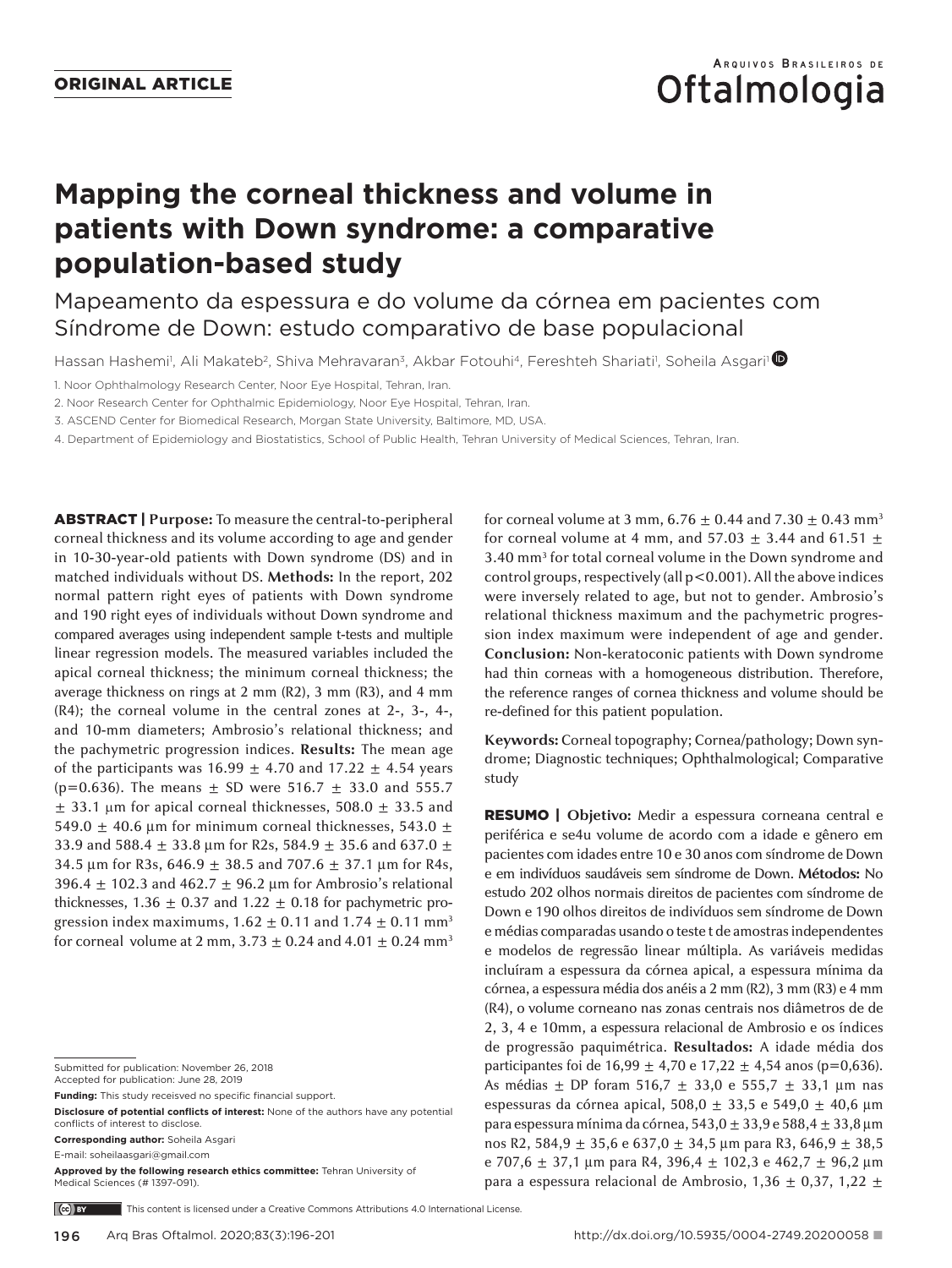0,18 para os índices máximos de progressão paquimétrico,  $1,62 \pm 0,11$  mm<sup>3</sup> e  $1,74 \pm 0,11$  mm<sup>3</sup> para o volume corneano a 2 mm, 3,73 ± 0,24 mm<sup>3</sup> e 4,01 ± 0,24 mm<sup>3</sup> para o volume corneano a 3 mm, 6,76 ± 0,44 mm<sup>3</sup>, 7,30 ± 0,43 mm<sup>3</sup> para o volume corneano a 4 mm e 57,03  $\pm$  3,44 mm $^3$  e 61,51  $\pm$  3,40 mm $^3$ para o volume corneano total nos grupos com Síndrome de Down e controle, respectivamente (todos p<0,001). Todos os índices acima foram inversamente relacionados à idade mas não ao gênero. A espessura relacional de Ambrosio máxima e o índice de progressão paquimétrico máximo foram independentes da idade e do gênero. **Conclusão:** Os pacientes sem ceratocone com Síndrome de Down apresentaram córneas finas com distribuição homogênea. Portanto, os intervalos de referência da espessura e volume da córnea devem ser redefinidos para essa população de pacientes.

**Descritores:** Topografia da córnea; Córnea/patologia; Síndrome de Down; Técnicas de diagnóstico oftalmológico; Estudo comparativo

# **INTRODUCTION**

The accurate measurement of corneal thickness at different points has many applications in various ophthalmological fields. The last generation of devices that map the cornea using a tomography approach can accurately show the distribution of corneal thickness from any given point<sup>(1,2)</sup>. In this regard, Ambrosio et al. developed and validated the corneal thickness spatial profile, percentage increase in thickness, pachymetric progression index (PPI), and Ambrosio relational thickness (ART) index to show trends in corneal thickness changes $(3-6)$ .

In a population-based study of healthy individuals, the cornea was shown to be thinner at its central thinnest point in 20- to 30-year-old individuals than in those aged under 20 years. In other words, corneal thickness decreases with age in people belonging to this age range $(7)$ . A study on 27 children with Down syndrome (DS) aged between 5 and 12 years showed that these patients had a thinner cornea in the center and the thinnest point compared to those of other individuals without DS, and 21% of patients with DS had signs of early keratoconus<sup>(8)</sup>. Thin corneas, and the thickness map, need to be considered when deciding whether to perform refractive surgery.

Therefore, in the present report, we studied the corneal thickness, its distribution, and the corneal volume from the center to the periphery in patients with DS in two groups (10- to 20-year-olds and 20- to 30-year-olds), and we compared the variables to those of age- and gender-matched individuals without DS to provide guidance for diagnoses and treatments in these patient populations.

## **METHODS**

#### **Study sample**

This report is part of the Down Syndrome Eye Cohort Study, which began in 2016 in Tehran (Iran). We enrolled individuals with DS consecutively from special needs schools and non-governmental organizations dedicated to patients with DS. Selected individuals were invited to the Noor Eye Hospital for an interview and examinations. Also, we enrolled individuals without DS who were candidates for refractive surgery presenting for their first work-up session as well as others presenting for a vision checkup at the Noor Eye Hospital.

The inclusion criteria were ages between 10 and 30 years in both groups and confirmed DS (as stated in the medical records) for the DS group. We excluded individuals with any concurrent genetic disease, such as Klinefelter syndrome, autism, etc., in the DS group and any history of DS and other intellectual disabilities in participants or their families in the group of individuals without DS. In addition, we excluded data from individuals with keratoconus, pterygium, or corneal surgery history. We diagnosed keratoconus based on clinical (Munson's sign, Vogt's striae, Fleischer's ring, apical thinning, or Rizutti's sign)<sup>(9)</sup> and paraclinical (maximum keratometry  $>48D^{(10)}$ , ART at maximum meridians [ART-max]  $<$ 339  $\mu$ m<sup>(6)</sup>, inferior-superior asymmetry value >1.4D<sup>(11)</sup>, Belin-Ambrosio Deviation  $>1.6$ <sup>(12)</sup>, minimum corneal thickness [MCT] <400  $\mu$ m<sup>(13)</sup>, and posterior elevation map) findings.

#### **Examinations**

Corneal tomography was performed using the Pentacam HR (Oculus Optikgeräte GmbH, Wetzlar, Germany) and the Oculus software versions 6.08r27 and 1.21r24. Ocular examinations (both eyes) were conducted between 8:00 AM and 12:00 AM. Imaging acquisitions were repeated (1 to 3 times in patients with DS) until OK quality statuses were achieved.

In all, we measured the apical corneal thickness (ACT), MCT, the average thickness on rings at 2 mm (R2, average of 12 points at 30° intervals), 3 mm (R3, average of 4 points at 90° intervals), and 4 mm (R4, average of 20 points at 18° intervals) from the center, ART-max, the PPI in the maximum meridian (PPI-max), the corneal volume in the central zones of 2-mm (CV-2 mm), 3-mm (CV-3 mm), and 4-mm (CV-4 mm) diameters, and the total corneal volume in a diameter of 10 mm (total CV).

We derived the ART-max from the MCT divided by the PPI-max. The ART-max shows the ratio of MCT to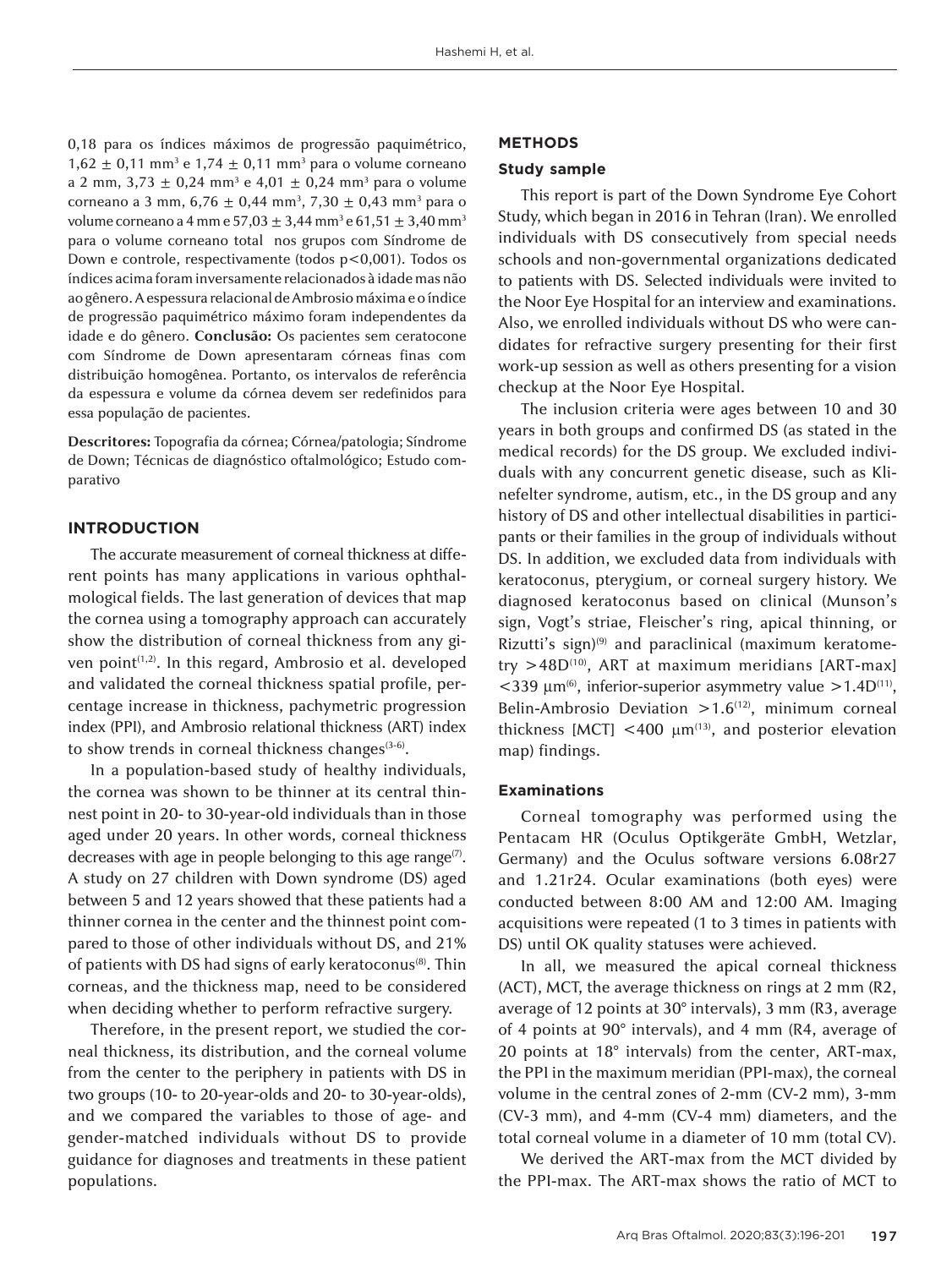corneal thickness changes from the periphery to the center in the meridian with the maximum rate of increase. The ART-max is  $>$ 339 µm in healthy eyes and  $<$ 339 µm in thin corneas $(6)$ .

# **Ethical considerations**

The Ethics Committee of Tehran University of Medical Sciences approved this project. Prior to entering the study, the methods and objectives of study were explained to the parents of the subjects, and written informed consents were obtained.

## **Statistical analysis**

Given the high correlation between fellow eyes (lowest= 0.874 with R4 thickness and highest= 0.919 with CV-4 mm), only right eye data were used in the analysis. In the descriptive analyzes, we determined the mean  $\pm$ standard deviation (SD), 95% confidence interval of the mean, and range of the indices.

The histogram of the distribution of corneal thickness and volume indices show normal distributions, and the Kolmogorov-Smirnov test showed no significant deviations from the normal (all  $p > 0.05$ ).

Independent sample t test was used to compare thickness and volume indices between DS and non-DS groups. Our multiple linear regression model showed concurrent correlations between age, gender and groups, and study indices.

#### **RESULTS**

Of the 250 patients with DS and 200 individuals without DS invited to the study, we included data from 202 patients with DS and from 190 without DS after applying the exclusion criteria (lack of collaboration, concurrent intellectual disability, keratoconus, and pterygium). The mean ages of the DS and non-DS groups were 16.99  $\pm$ 4.70 and 17.22  $\pm$  4.54 years (p=0.636), respectively; 75.7% and 78.3% were under 20 years (p=0.547), and 53.0% and 48.7% were male ( $p=0.396$ ), respectively.

|  |  |  |  |  |  | <b>Table 1.</b> Corneal thickness and volume indices in 10- to 20-years-old Down (n=153 eyes) and healthy (n=148 eyes) subjects |  |
|--|--|--|--|--|--|---------------------------------------------------------------------------------------------------------------------------------|--|
|--|--|--|--|--|--|---------------------------------------------------------------------------------------------------------------------------------|--|

| <b>Index</b>                   | Group         | Mean $\pm$ SD    | Cl 95% of mean | Range          | P-value* |
|--------------------------------|---------------|------------------|----------------|----------------|----------|
| <b>ACT</b>                     | Down          | $518.4 \pm 33.9$ | 513.0 to 523.8 | 452.0 to 646.0 | < 0.001  |
|                                | Normal        | $556.6 \pm 31.2$ | 551.5 to 561.7 | 459.0 to 625.0 |          |
| <b>MCT</b>                     | Down          | $510.0 \pm 34.2$ | 504.4 to 515.3 | 434.0 to 633.0 | < 0.001  |
|                                | <b>Normal</b> | $549.4 \pm 40.9$ | 542.8 to 556.1 | 231.0 to 622.0 |          |
| Thickness at ring-2mm          | Down          | $544.4 \pm 35.0$ | 538.8 to 550.0 | 477.4 to 677.6 | < 0.001  |
|                                | Normal        | $589.3 \pm 31.9$ | 584.1 to 594.4 | 491.4 to 666.7 |          |
| Thickness at ring-3mm          | Down          | $586.0 \pm 36.8$ | 584.1 to 591.8 | 514.2 to 719.7 | < 0.001  |
|                                | <b>Normal</b> | $637.7 \pm 32.7$ | 632.4 to 643.0 | 538.5 to 725.5 |          |
| Thickness at ring-4mm          | Down          | $648.4 \pm 39.6$ | 642.1 to 654.7 | 569.3 to 779.8 | < 0.001  |
|                                | <b>Normal</b> | $708.2 \pm 35.3$ | 702.5 to 713.9 | 605.2 to 822.0 |          |
| ART-max                        | Down          | $404.1 \pm 99.6$ | 388.1 to 420.0 | 131.0 to 661.1 | < 0.001  |
|                                | <b>Normal</b> | $465.3 \pm 86.1$ | 451.2 to 479.3 | 290.0 to 850.0 |          |
| PPI-max                        | Down          | $1.34 \pm 0.35$  | 1.28 to 1.39   | 0.80 to 3.90   | < 0.001  |
|                                | Normal        | $1.22 \pm 0.18$  | 1.19 to 1.25   | 0.70 to 1.70   |          |
| <b>Volume at Diameter-2mm</b>  | Down          | $1.63 \pm 0.11$  | 1.62 to 1.65   | 1.40 to 2.00   | < 0.001  |
|                                | <b>Normal</b> | $1.75 \pm 0.11$  | 1.73 to 1.77   | 1.40 to 2.00   |          |
| <b>Volume at Diameter-3mm</b>  | Down          | $3.74 \pm 0.25$  | 3.70 to 3.77   | 3.30 to 4.70   | < 0.001  |
|                                | <b>Normal</b> | $4.02 \pm 0.22$  | 3.98 to 4.06   | 3.30 to 4.50   |          |
| <b>Volume at Diameter-4mm</b>  | Down          | $6.80 \pm 0.44$  | 6.72 to 6.86   | 5.90 to 8.40   | < 0.001  |
|                                | Normal        | $7.31 \pm 0.40$  | 7.25 to 7.38   | 6.10 to 8.30   |          |
| <b>Volume at Diameter-10mm</b> | Down          | $57.16 \pm 3.54$ | 56.60 to 57.73 | 49.30 to 68.70 | < 0.001  |
|                                | <b>Normal</b> | $61.56 \pm 3.22$ | 61.04 to 62.08 | 52.70 to 71.50 |          |

ACT= apical corneal thickness; MCT= minimum corneal thickness; ART-max= Ambrosio's relational thickness at maximum meridian; PPI-max= pachymetric progression index in the maximum meridian.

 $*$  Related to comparison of mean  $\pm$  SD indices between two groups.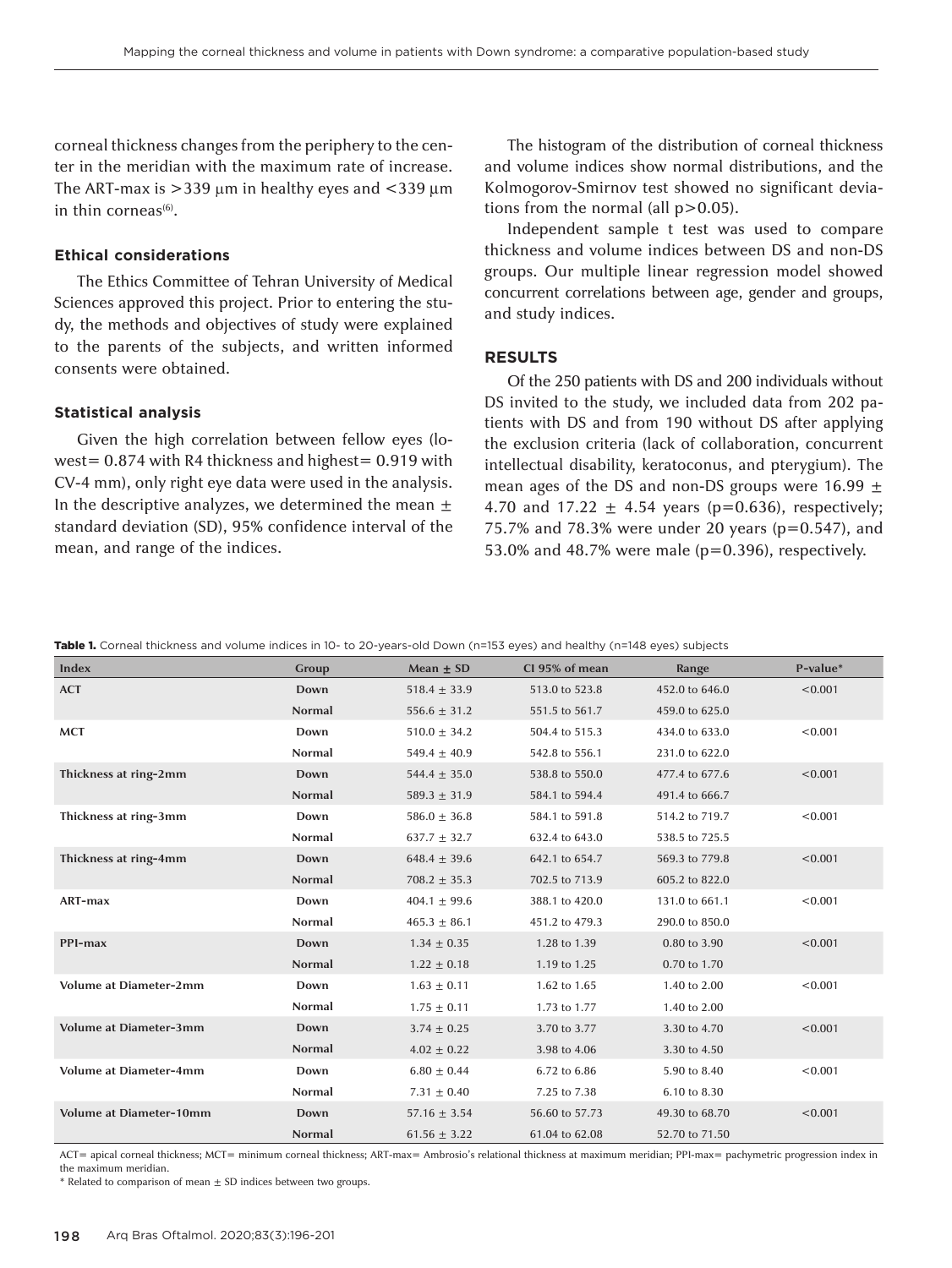#### **Corneal thickness**

In the DS and non-DS groups, the means  $\pm$  SDs were 516.7  $\pm$  33.0 and 555.7  $\pm$  33.1 µm for ACT, 508.0  $\pm$ 33.5 and 549.0  $\pm$  40.6 µm for MCT, 543.0  $\pm$  33.9 and 588.4  $\pm$  33.8 µm for R2, 584.9  $\pm$  35.6 and 637.0  $\pm$ 34.5 µm for R3, 646.9  $\pm$  38.5 and 707.6  $\pm$  37.1 µm for R4, 396.4  $\pm$  102.3 and 462.7  $\pm$  96.2 µm for ART-max, and  $1.36 \pm 0.37$  and  $1.22 \pm 0.18$  for PPI-max, respectively (all  $p$ <0.001). We found the ACT to be  $\lt$ 500  $\mu$ m in 29.2% of individuals in the DS group and in 5.2% of those in the non-DS group  $(p<0.001)$ , and the MCT was <500 µm in 40.1% of individuals with DS and 6.8% in the others  $(p<0.001)$ .

In addition to DS, age was inversely correlated with the corneal thickness indices, except for the ART-max (p=0.164). The mean indices were higher in the under-20 age group than in the other group (all  $p < 0.05$ ). tables 1 and 2 show the distributions of thickness and progression indices in the age groups of patients with and without DS. The corneal thickness and progression

indices showed no significant inter-gender differences  $\text{(all p>0.05)}.$ 

The MCTs were located at 1.06  $\pm$  0.37 and 0.81  $\pm$ 0.33 mm from the apex in the DS and non-DS groups, respectively; this difference was statistically significant (p<0.001). The thinnest point was in the inferotemporal quadrant in 96.9% of the patients with DS and in the superotemporal quadrant in 98.4% of those without DS  $(p<0.001)$ .

## **Corneal volume**

The means  $\pm$  SDs were 1.62  $\pm$  0.11 and 1.74  $\pm$  0.11 mm<sup>3</sup> for CV-2 mm, 3.73  $\pm$  0.24 and 4.01  $\pm$  0.24 mm<sup>3</sup> for CV-3 mm,  $6.76 \pm 0.44$  and  $7.30 \pm 0.43$  mm<sup>3</sup> for CV-4 mm, and 57.03  $\pm$  3.44 and 61.51  $\pm$  3.40 mm<sup>3</sup> for total CV in DS and non-DS groups (all p<0.001), respectively. All corneal volume indices were significantly associated with age (all  $p < 0.05$ ), and values were higher in the under-20 age groups than in the over-20 age groups (Tables 1, 2). But no significant difference was observed between the two genders (all  $p > 0.05$ ). Figure 1 shows

| Index                   | Group         | Mean $\pm$ SD     | Cl 95% of mean | Range          | P-value* |
|-------------------------|---------------|-------------------|----------------|----------------|----------|
| <b>ACT</b>              | Down          | $511.2 \pm 29.4$  | 502.8 to 519.7 | 459.0 to 582.0 | < 0.001  |
|                         | <b>Normal</b> | $552.0 \pm 39.7$  | 539.5 to 564.5 | 480.0 to 639.0 |          |
| <b>MCT</b>              | Down          | $502.3 \pm 30.9$  | 493.4 to 511.2 | 434.0 to 575.0 | < 0.001  |
|                         | <b>Normal</b> | $546.9 \pm 40.5$  | 534.1 to 559.7 | 472.0 to 636.0 |          |
| Thickness at ring-2mm   | Down          | $538.8 \pm 30.4$  | 530.0 to 547.5 | 480.5 to 622.0 | < 0.001  |
|                         | <b>Normal</b> | 584.6 $\pm$ 40.7  | 571.8 to 597.5 | 509.1 to 666.5 |          |
| Thickness at ring-3mm   | Down          | $581.6 \pm 31.6$  | 572.6 to 590.7 | 522.2 to 668.7 | < 0.001  |
|                         | <b>Normal</b> | $633.3 \pm 40.9$  | 620.4 to 646.3 | 557.7 to 716.0 |          |
| Thickness at ring-4mm   | Down          | $642.1 \pm 34.8$  | 632.1 to 652.1 | 567.5 to 739.7 | < 0.001  |
|                         | Normal        | $704.0 \pm 43.3$  | 690.3 to 717.6 | 624.1 to 796.3 |          |
| ART-max                 | Down          | $379.1 \pm 99.8$  | 350.4 to 407.8 | 128.0 to 567.8 | < 0.001  |
|                         | <b>Normal</b> | $464.3 \pm 107.5$ | 430.4 to 498.2 | 316.9 to 795.0 |          |
| PPI-max                 | Down          | $1.42 \pm 0.44$   | 1.30 to 1.55   | 0.90 to 3.50   | 0.005    |
|                         | <b>Normal</b> | $1.22 \pm 0.20$   | 1.16 to 1.28   | 0.80 to 1.60   |          |
| Volume at diameter-2mm  | Down          | $1.60 \pm 0.09$   | 1.58 to 1.63   | 1.40 to 1.80   | < 0.001  |
|                         | <b>Normal</b> | $1.73 \pm 0.12$   | 1.69 to 1.77   | 1.50 to 2.00   |          |
| Volume at diameter-3mm  | Down          | $3.69 \pm 0.21$   | 3.63 to 3.75   | 3.30 to 4.20   | < 0.001  |
|                         | Normal        | $3.98 \pm 0.29$   | 3.89 to 4.07   | 3.50 to 46.00  |          |
| Volume at diameter-4mm  | Down          | $6.71 \pm 0.38$   | 6.61 to 6.82   | 6.00 to 7.70   | < 0.001  |
|                         | <b>Normal</b> | $7.25 \pm 0.51$   | 7.08 to 7.41   | 6.30 to 8.30   |          |
| Volume at diameter-10mm | Down          | $56.61 \pm 3.11$  | 55.72 to 57.50 | 50.20 to 65.40 | < 0.001  |
|                         | <b>Normal</b> | $61.19 \pm 4.04$  | 59.92 to 62.46 | 53.60 to 70.60 |          |

ACT= apical corneal thickness; MCT= minimum corneal thickness; ART-max= Ambrosio's relational thickness in the maximum meridian; PPI-max= pachymetric progression index in the maximum meridian.

\* Related to comparison of mean±SD indices between two groups.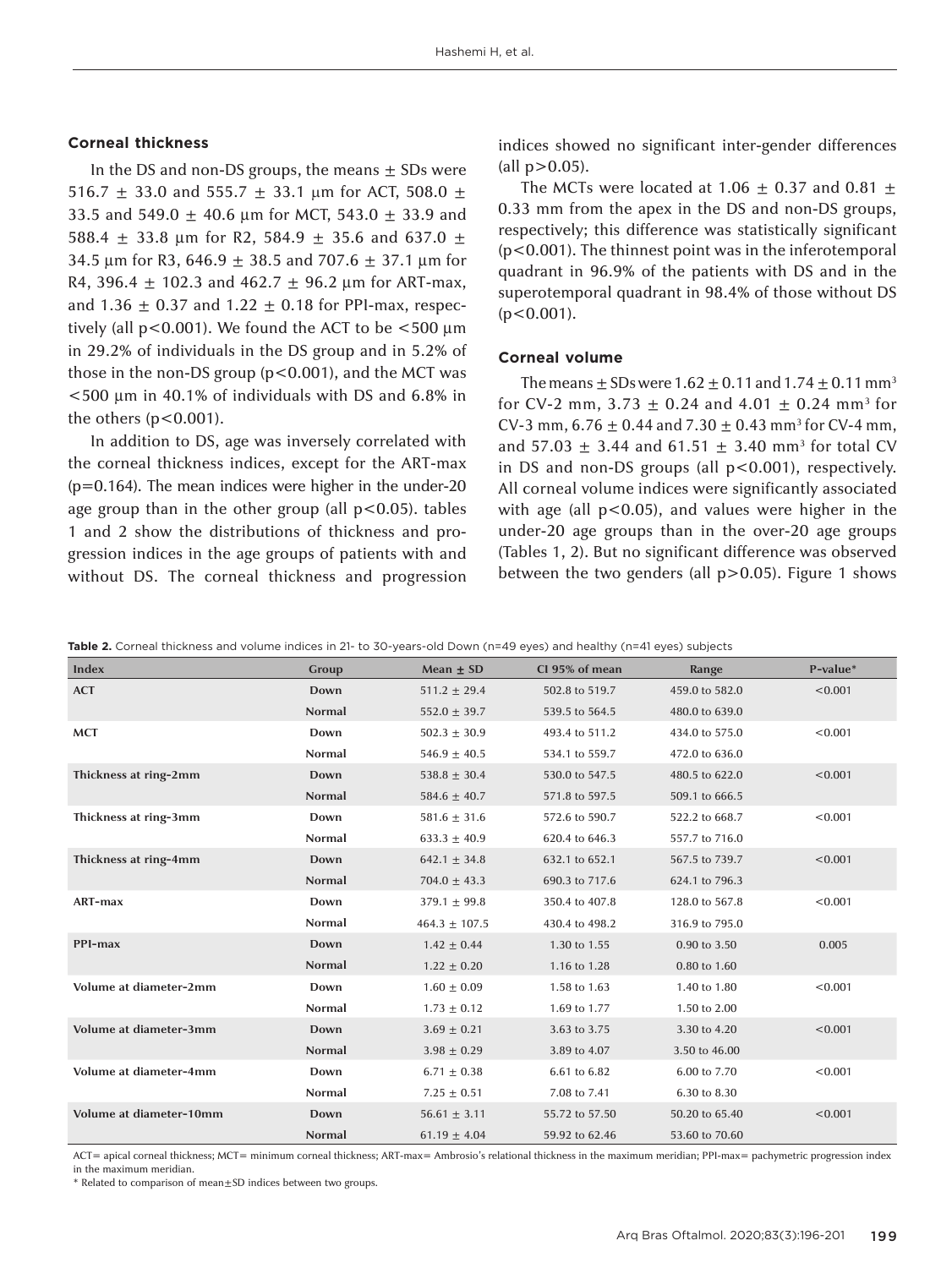

**Figure 1.** Central-to-peripheral corneal volume in patients with Down syndrome (DS) (n=202 eyes) and in individuals without DS (n=190 eyes) based on the age groups.

the corneal volume index distributions from the corneal center to the periphery.

#### **DISCUSSION**

DS is a common chromosomal abnormality with ocular manifestations. Since the screen superoxide dismutase 1 gene, a candidate gene for keratoconus, is located on chromosome  $21^{(14,15)}$ , it has been suggested that patients with DS are more susceptible to keratoconus. There are contradicting reports concerning the corneal thickness in this patient population. Some studies with results similar to ours have reported thinner corneas in patients with DS than in individuals without  $DS^{(8,16)}$ , but some have rejected this finding: Karadag et al.<sup>(17)</sup> reported that the cornea is thicker in the center in 17-55-year-old subjects with intellectual disability, including individuals with DS, compared with that in those without DS. Akinci et al.<sup>(18)</sup> also studied a 5- to 17-year-old sample of patients with DS, and they reported that the central cornea was thicker than normal in them. Since these two studies included individuals with different syndromes, we cannot provide accurate comparisons of their findings with ours. If patients with DS have thinner corneas than normal, they need to be discriminated from ectatic corneas. Therefore, in this report, in addition to corneal thickness and volume, we investigated corneal thickness patterns in a 10-30-year-old sample of patients with DS.

The mean ACT in our study was 518.4 µm in patients with DS under 20 years. The mean was 502.3 µm in the study by Aslan et al. in 5- to 13-year-olds (measured with Pentacam)<sup>(8)</sup>, 488.4  $\mu$ m in the study by Evereklioglu et al. in 5- to 15-year-olds (measured with ultrasound)<sup>(19)</sup>, and

480 µm in the study by Haugen et al. in 14- to 26-year-olds (measured with the Nidek Model EAS)(16). Given the various measurement techniques, comparisons among these studies can be imitated, but when comparing our findings to those in the study by Aslan et al. (both with Pentacam), we find that Iranian children with DS have thicker corneas than Turkish children with DS. We observed a similar difference when comparing our MCT measurements (510.0  $\mu$ m) to those in the study by Aslan et al. (487.8  $\mu$ m); the thinner corneas in their study<sup>(8)</sup> may be attributed to a keratoconus rate of 21% in their patients with DS and of 1.3% in their other patients.

To our knowledge, no studies have measured corneal thicknesses of 20- to 30-year-old patients with DS. Comparing ACTs and MCTs in this population (511.2 and 502.3 µm, respectively) with those in the non-DS population (552.0 and 546.9 µm, respectively) also suggests thinner corneas for 20- to 30-year-old patients with DS in the apex and the thinnest point compared to those in individuals without DS.

However, the corneal thickness distribution indices (ART-max and PPI-max) indicate that the increase in the corneal thickness from the center to the periphery and the ratio of the MCT to this progression are similar in under-20- and over-20-year age groups, and a homogeneous pattern is observed in both groups. In other words, age-related total corneal thinning was not observed in these patients. This is important because the 20- to 30-year age group forms a major proportion of the population of refractive surgery candidates.

In this study, the total corneal volume in the group of patients under 20 years was 57.0 mm<sup>3</sup>, which was higher than that reported in the study by Aslan et al.  $(56.2 \text{ mm}^3)^{(8)}$ . In our study, the distribution of corneal volume from the center to the periphery showed a homogeneous distribution for corneal thickness. As demonstrated in figure 1, the slope of increase in the corneal volume was similar in the two age groups (under and over 20 years).

The strength of this study compared to others is its larger sample size in both age groups. In addition, since the individuals in the sample had normal eyes free of any corneal pathology, such as keratoconus or pterygium, the normal range obtained can be used as a guide for clinicians. Also, the corneal thickness distribution, as opposed to focal measurements, can be helpful, especially for patients with DS undergoing refractive surgery.

In conclusion, patients with DS appear to have thinner corneas and the normal range of these parameters are lower than in individuals without DS<sup>(20,21)</sup>. As such, both